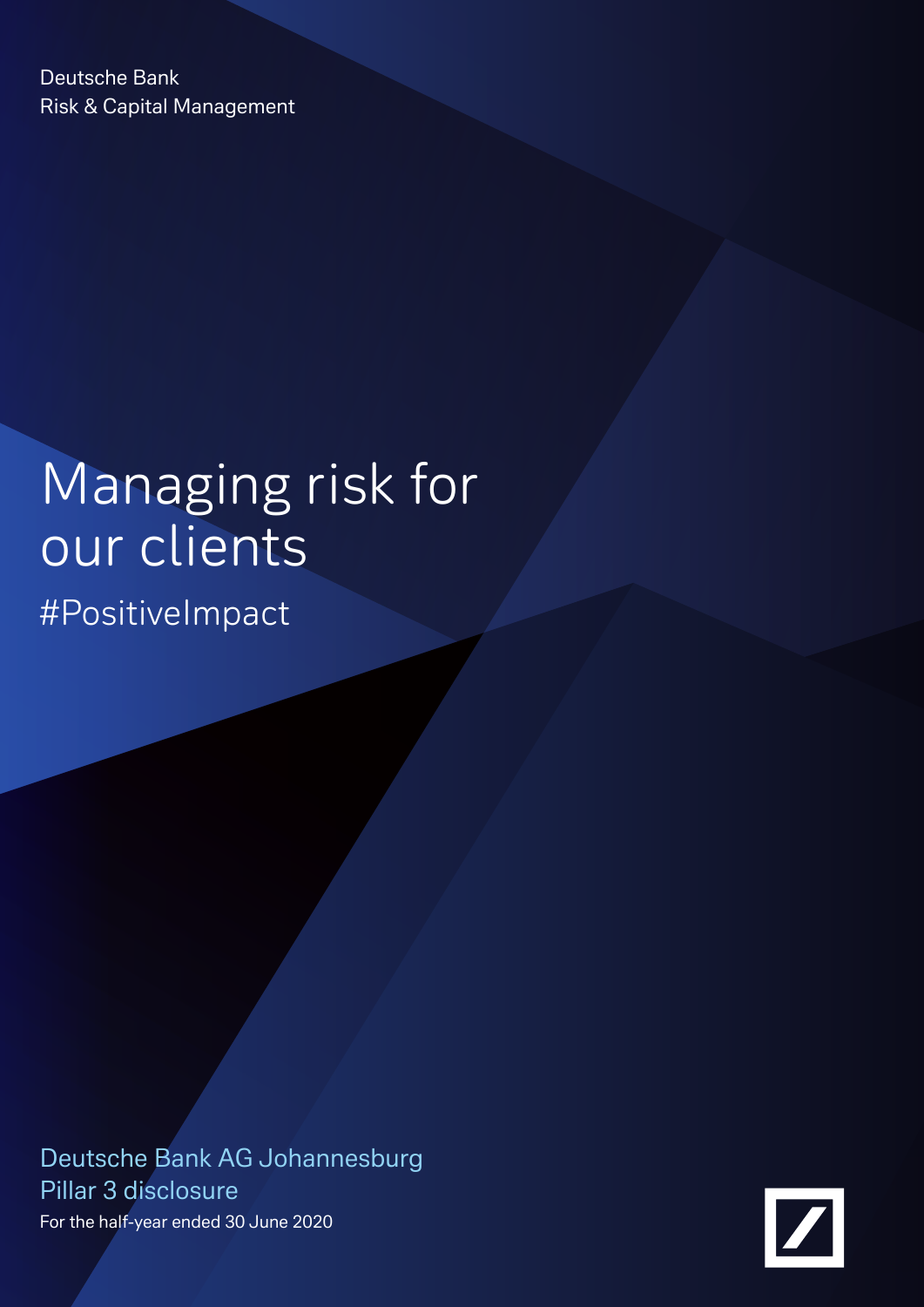## **Contents**

|                                        | Page                      |
|----------------------------------------|---------------------------|
| Overview                               | $\mathbf{1}$              |
| Financial performance                  | $\overline{2}$            |
| Financial position                     | $\ensuremath{\mathsf{3}}$ |
| Capital structure                      | 4                         |
| Leverage                               | 5                         |
| Credit risk                            | 6                         |
| Counterparty credit risk               | 8                         |
| Liquidity risk                         | 10                        |
| Operational risk                       | 11                        |
| Market risk                            | 11                        |
| Interest rate risk in the banking book | 11                        |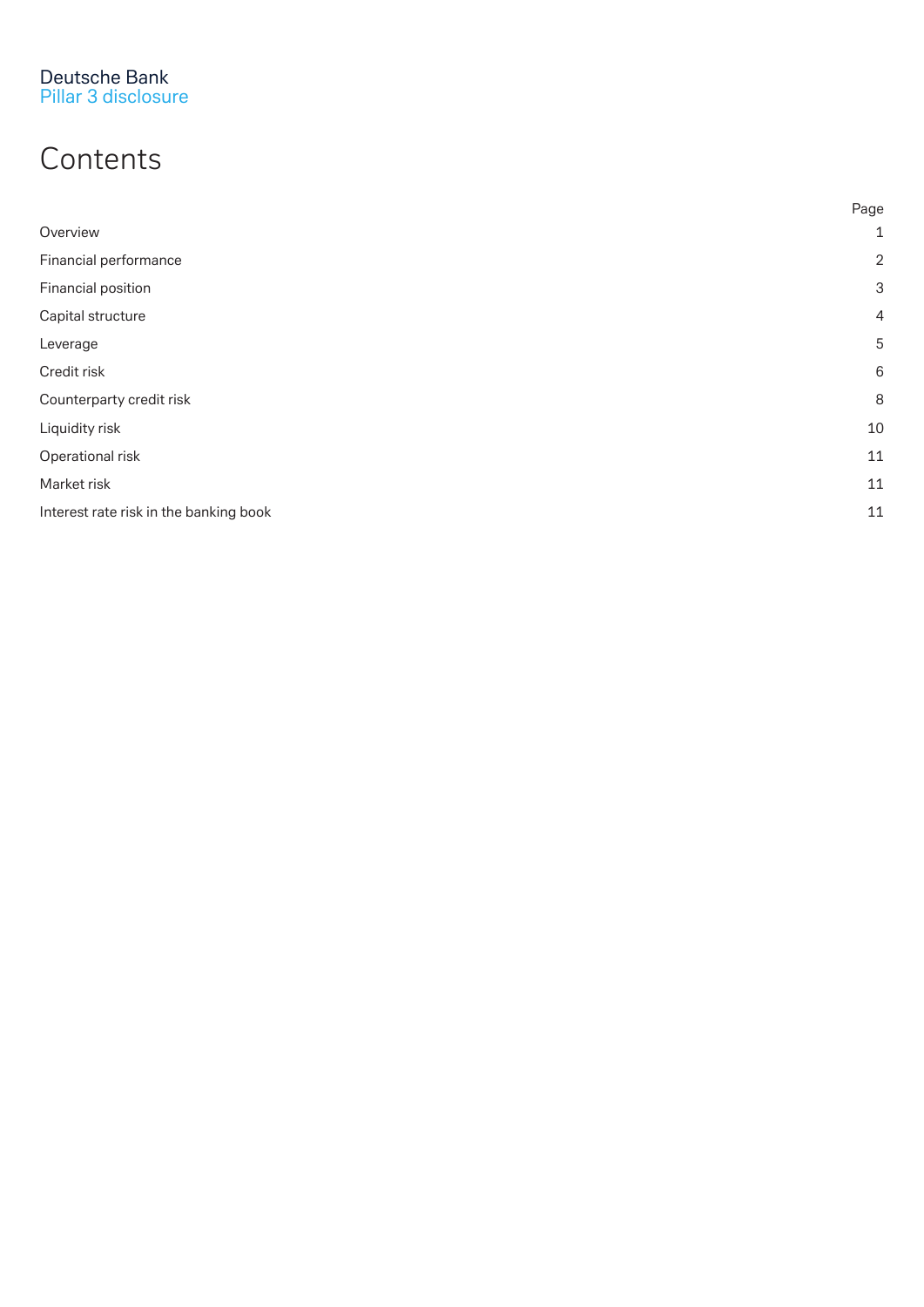## Overview

The following information is compiled in terms of the requirements of the Banks Act 1990 (as amended) and Regulation 43(1)(e)(iv) and 43(2) of the Banking Regulations, whereby banks (including foreign branches) are obliged to report certain qualitative and quantitative information with regards to their risk profile and capital adequacy on a regular basis to the public, which incorporates the revised Basel III Pillar 3 requirements on market discipline.

#### Reporting framework

The information disclosed in this report is based on the definitions, calculation methodologies and measurements as defined by the Amended Regulations. All tables, diagrams, quantitative information and commentary in this risk and capital management report are unaudited unless otherwise noted.

References to fixed format templates as required under the revised Pillar 3 disclosure requirements are made throughout this document and highlighted in the relevant sections.

#### Period of reporting

This report is in respect of the half-year ended 30 June 2020, including comparative information (where applicable) for the half-year ended 30 June 2019.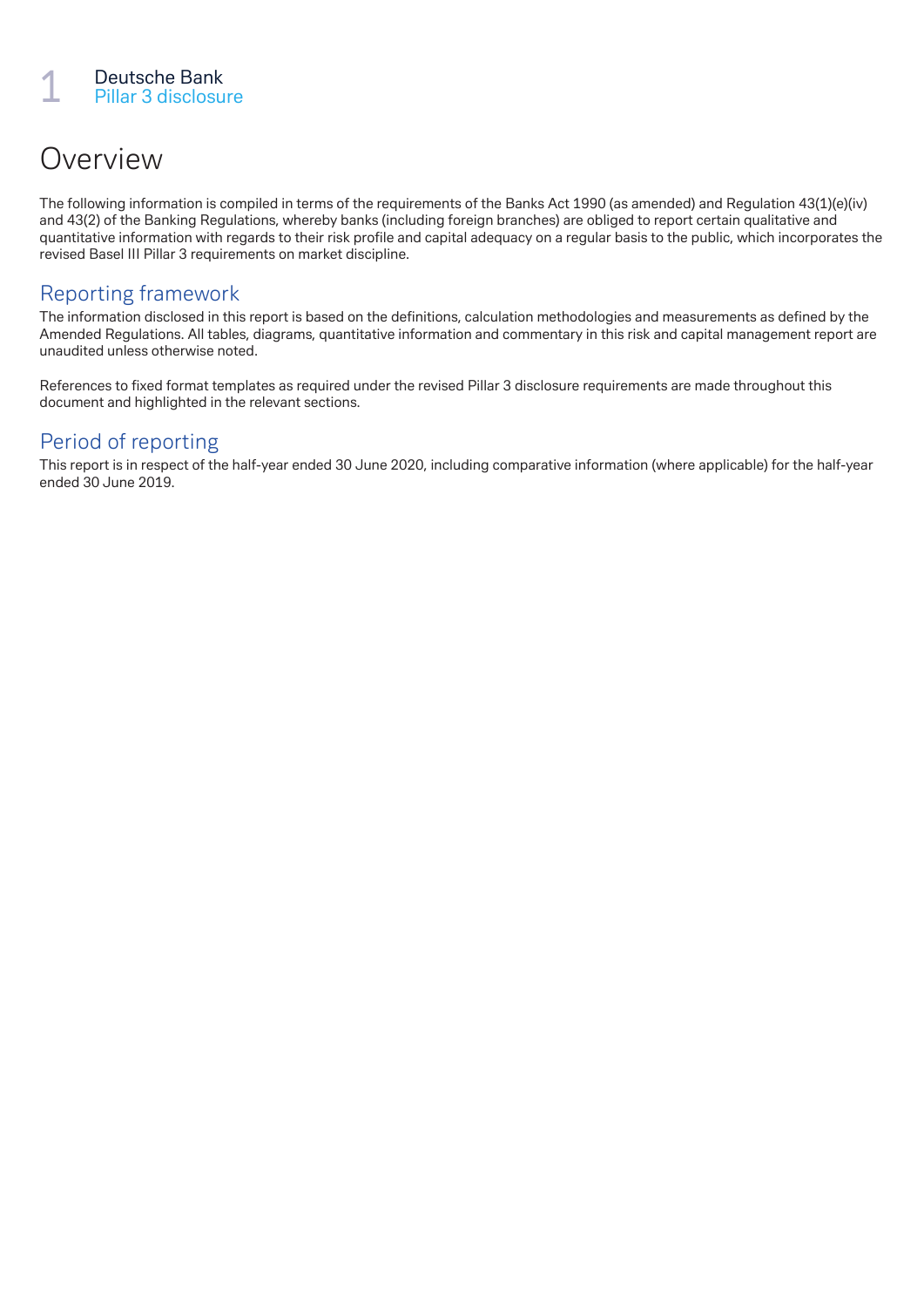## Financial performance

In terms of the requirements of the Banks Act and Regulations relating to banks, the financial results presented below have been prepared in accordance with International Financial Reporting Standards issued from time to time, with additional disclosure when required. While branches of foreign banks are not required to publish financial statements the information provided below is required in terms of their Pillar 3 disclosures.

#### Financial position/balance sheet<sup>1</sup>

The balance sheet reflects what the branch owns, owes and the equity that is attributable to shareholders at 30 June 2020.

|                                                                | June          | June          |
|----------------------------------------------------------------|---------------|---------------|
|                                                                | 2020<br>R'000 | 2019<br>R'000 |
| Assets                                                         |               |               |
| Cash and balances with central bank                            | 99 102        | 149 550       |
| Short-term negotiable securities                               | 1689653       | 2 3 5 4 0 8 7 |
| Loans and advances to customers                                | 3610305       | 3774414       |
| Investment and trading securities                              | 41 2 34       | 254764        |
| Derivative financial instruments                               | 3871956       | 2 144 917     |
| Pledged assets                                                 |               | 232 036       |
| Intangible assets                                              | 5941          |               |
| Property and equipment                                         | 3666          | 3739          |
| Deferred income tax assets                                     | 10 987        | 5378          |
| Other assets                                                   | 151 217       | 2 486 160     |
| <b>Total assets</b>                                            | 9 484 061     | 11 405 045    |
| Liabilities                                                    |               |               |
| Deposits, current accounts and other creditors                 | 4835944       | 5 369 983     |
| Derivative financial instruments and other trading liabilities | 3796639       | 2 476 741     |
| Other liabilities                                              | 191878        | 2733566       |
| <b>Total liabilities</b>                                       | 8 8 2 4 4 6 1 | 10 580 290    |
| Equity                                                         |               |               |
| Total equity attributable to equity holders                    | 659 600       | 824755        |
| <b>Total equity</b>                                            | 659 600       | 824755        |
| <b>Total equity and liabilities</b>                            | 9 484 061     | 11 405 045    |

#### Results of operations/income statement<sup>2</sup>

The income statement reflects the revenue generated by the branch as well as the costs incurred in generating that revenue for the half-year ended 30 June 2020.

|                             | June    | June     |
|-----------------------------|---------|----------|
|                             | 2020    | 2019     |
|                             | R'000   | R'000    |
| Net interest income         | 52767   | 17761    |
| Non-interest revenue        | 26 409  | 6 1 8 3  |
| Operating income            | 79 176  | 23944    |
| <b>Operating expenses</b>   | 151 277 | 76896    |
| Loss before income tax      | (72101) | (52952)  |
| Income tax expense/(income) | 3495    | 50 000   |
| Loss for the year           | (75596) | (102952) |
|                             |         |          |

*1 Source: 30 June BA 100 (unaudited).*

*2 Source: 30 June BA 120 (unaudited).*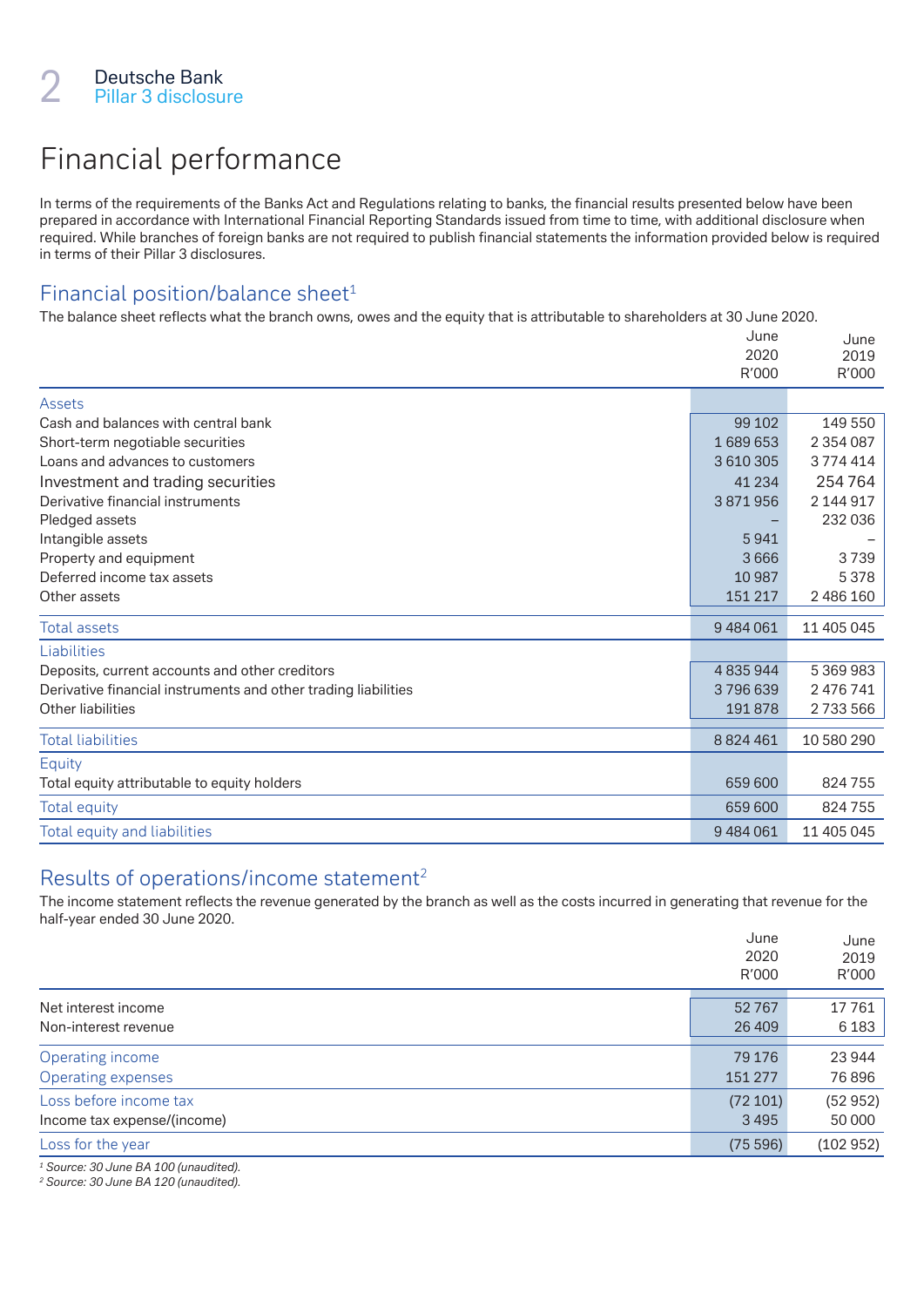## Financial position

#### Capital adequacy

In terms of the requirements of the Banks Act and Regulations relating to banks, the branch has complied with the minimum capital requirements for the period under review.

The branch's regulatory capital is split into two tiers:

- Tier 1 capital, which comprises solely of Common Equity Tier 1 capital, which includes dotation capital and appropriated retained earnings
- Tier 2 capital, which includes a general allowance for credit impairment.

The minimum capital requirements are defined by three ratios:

- Common Equity Tier 1 capital as a percentage of risk weighted assets
- Tier 1 capital as a percentage of risk weighted assets
- Total qualifying capital as a percentage of risk weighted assets.

#### Summary of risk weighted assets and regulatory capital requirements

|                |                                                                      |            |            | Minimum<br>capital        |
|----------------|----------------------------------------------------------------------|------------|------------|---------------------------|
|                |                                                                      | <b>RWA</b> | <b>RWA</b> | requirements <sup>1</sup> |
|                |                                                                      | June       | June       | June                      |
|                |                                                                      | 2020       | 2019       | 2020                      |
|                |                                                                      | R'000      | R'000      | R'000                     |
| 1              | Credit risk (excluding counterparty credit risk) (CCR)               | 803 474    | 1041786    | 92 400                    |
| $\overline{2}$ | Of which standardised approach (SA)                                  | 803 474    | 1041786    | 92 400                    |
| 3              | Of which: internal ratings-based (IRB) approach                      |            |            |                           |
| 4              | Counterparty credit risk                                             | 3 267 570  | 3 174 226  | 375771                    |
| 5              | Of which standardised approach for counterparty credit risk (SA-CCR) |            |            |                           |
| 6              | Of which internal model method (IMM)                                 |            |            |                           |
|                | Of which Current Exposure Method (CEM)                               | 3 267 570  | 3 174 226  | 375771                    |
| 7              | Equity positions in banking book under market-based approach         |            |            |                           |
| 8              | Equity investments in funds - look-through approach                  |            |            |                           |
| 9              | Equity investments in funds - mandate-based approach                 |            |            |                           |
| 10             | Equity investments in funds - fall-back approach                     |            |            |                           |
| 11             | Settlement risk                                                      |            |            |                           |
| 12             | Securitisation exposures in banking book                             |            |            |                           |
| 13             | Of which: securitisation internal ratings-based approach (SEC-IRBA)  |            |            |                           |
| 14             | Of which: securitisation external ratings-based approach (SEC-ERBA), |            |            |                           |
|                | including internal assessment approach (IAA)                         |            |            |                           |
| 15             | Of which: securitisation standardised approach (SEC-SA)              |            |            |                           |
| 16             | Market risk                                                          | 41 375     | 125 350    | 4758                      |
| 17             | Of which standardised approach (SA)                                  | 41 375     | 125 350    | 4758                      |
| 18             | Of which internal model approaches (IMA)                             |            |            |                           |
| 19             | Operational risk                                                     | 221 608    | 241 013    | 25 4 85                   |
| 20             | Of which Basic Indicator Approach                                    | 221 608    | 241 013    | 25 4 85                   |
| 21             | Of which Standardised Approach                                       |            |            |                           |
| 22             | Of which Advanced Measurement Approach                               |            |            |                           |
| 23             | Amounts below the thresholds for deduction (subject to 250% risk     |            |            |                           |
|                | weight)                                                              | 27 4 68    | 13 4 45    | 3 1 5 9                   |
| 24             | Floor adjustment                                                     |            |            |                           |
| 25             | <b>Other Assets Risk</b>                                             | 30999      | 20 457     | 3565                      |
|                | Total (1+4+7+8+9+10+11+12+16+19+23+24+25)                            | 4 392 494  | 4616277    | 505 137                   |

*<sup>1</sup> Minimum capital requirements – This value is 10.5%, consisting of a Pillar 1 requirement of 8.00%, Pillar 2A of 0% (due to relief by the SARB in response to the COVID-19 pandemic), and a capital conservation buffer of 2.5%.*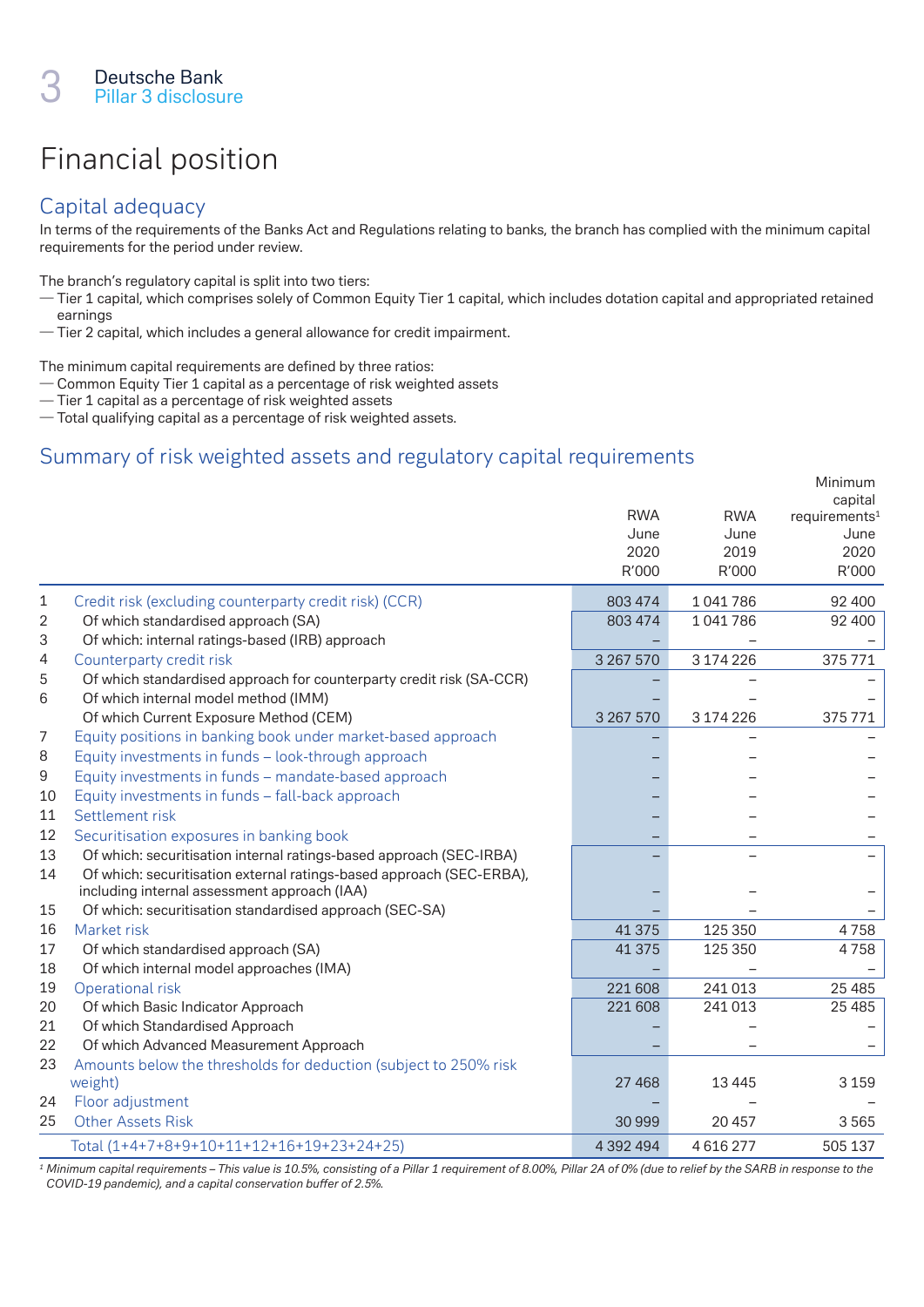## Capital structure

#### Capital composition

The branch is applying the BASEL III regulatory adjustments in full as implemented by the South African Reserve Bank (SARB).

|                                                                                              | June      | June     |
|----------------------------------------------------------------------------------------------|-----------|----------|
|                                                                                              | 2020      | 2019     |
|                                                                                              | R'000     | R'000    |
| Tier 1                                                                                       |           |          |
| Common Equity Tier 1 capital: instruments and reserves                                       | 659 599   | 824755   |
| Dotation capital                                                                             | 884 639   | 884 639  |
| Retained earnings (appropriated)                                                             | (225040)  | $-59884$ |
| Common Equity Tier 1 capital: regulatory adjustments                                         | (21856)   | (35248)  |
| Deferred tax assets                                                                          |           |          |
| Debit value adjustment: cumulative gains or losses due to changes in own credit risk on fair |           |          |
| valued liabilities                                                                           | (21856)   | (35248)  |
| Tier 1 capital (T1)                                                                          | 637 743   | 789 507  |
| Tier <sub>2</sub>                                                                            |           |          |
| Provisions                                                                                   | 1 3 0 1   | 2937     |
| Tier 2 capital (T2)                                                                          | 1 3 0 1   | 2937     |
| Total capital (TC = $T1 + T2$ )                                                              | 639 044   | 792 444  |
| Total risk weighted assets                                                                   | 4 392 494 | 4616277  |
| Capital ratios                                                                               |           |          |
| Common Equity Tier 1 (as a percentage of risk weighted assets) (%)                           | 14.52     | 17.10    |
| Tier 1 (as a percentage of risk weighted assets) (%)                                         | 14.52     | 17.10    |
| Total capital (as a percentage of risk weighted assets) (%)                                  | 14.55     | 17.17    |
| Reconciliation of accounting capital to regulatory capital                                   |           |          |
| Accounting capital – as reported per unaudited financial statements                          | 659 599   | 824755   |
| Dotation capital                                                                             | 884 639   | 884 639  |
| Retained earnings                                                                            | (225040)  | (59884)  |
| Less: Unappropriated income                                                                  |           |          |
|                                                                                              | 659 599   | 824755   |
| Add: General allowance for credit impairments                                                | 1 3 0 1   | 2937     |
|                                                                                              | 660 900   | 827 692  |
| Less: Regulatory adjustments and deductions                                                  | (21856)   | (35248)  |
| Total regulatory capital                                                                     | 639044    | 792 444  |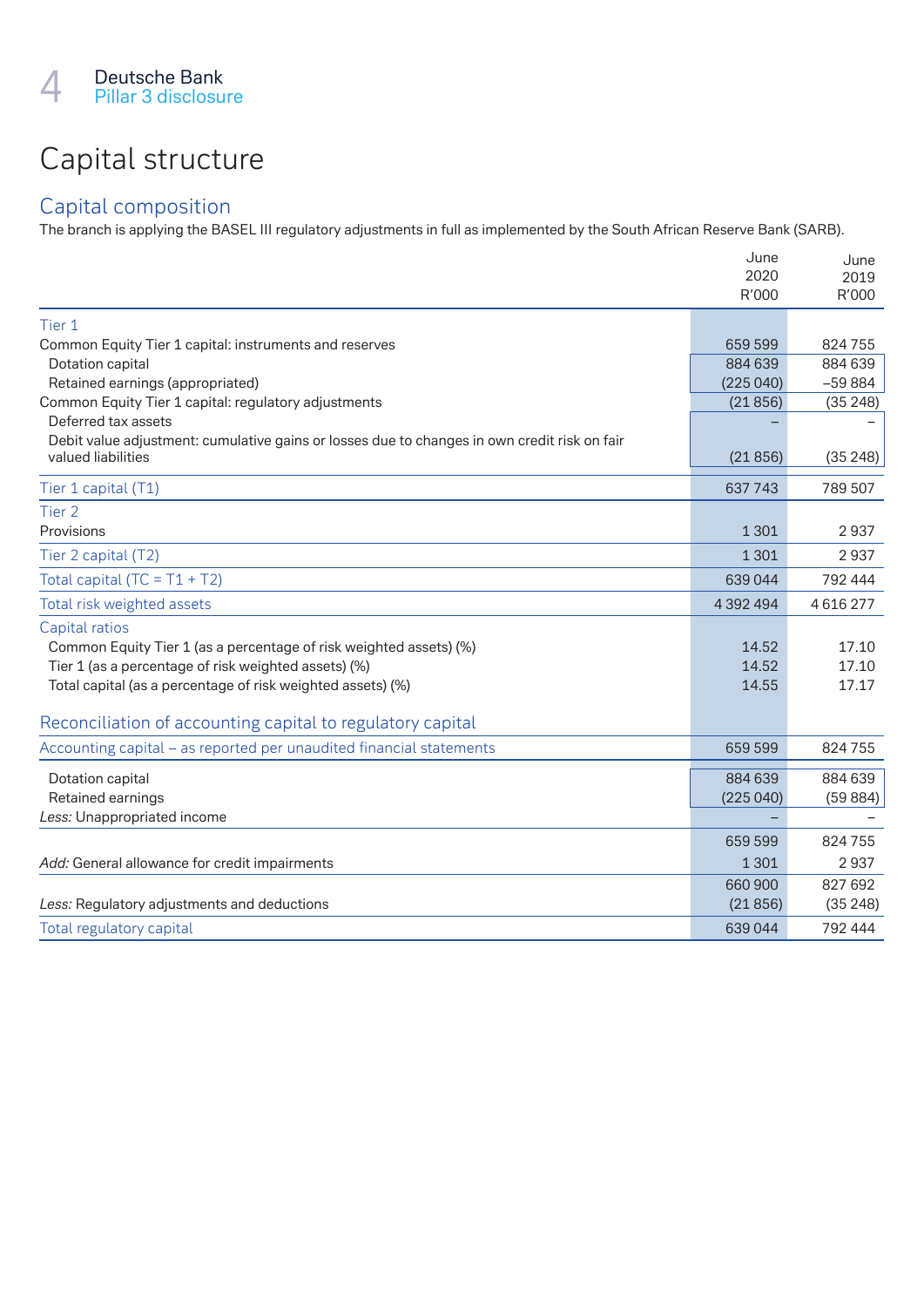### Leverage

#### Leverage position

Illustrated below is DBJ's leverage position as measured by the Basel III Leverage ratio.

The leverage ratio was introduced as a complementary measure to the risk-based capital framework to help ensure broad and adequate capture of both the on and off-balance sheet sources of banks leverage.

This simple, non-risk based "backstop" measure will restrict the build up of excessive leverage in the banking sector to avoid destabilising deleveraging processes that can damage the broader financial system and the economy.

|                                     | June<br>2020 | June<br>2019   |
|-------------------------------------|--------------|----------------|
|                                     | %            | %              |
| Leverage ratio                      | 6.51         | 5.97           |
| Specified minimum ratio as per SARB | $\Delta$     | $\overline{4}$ |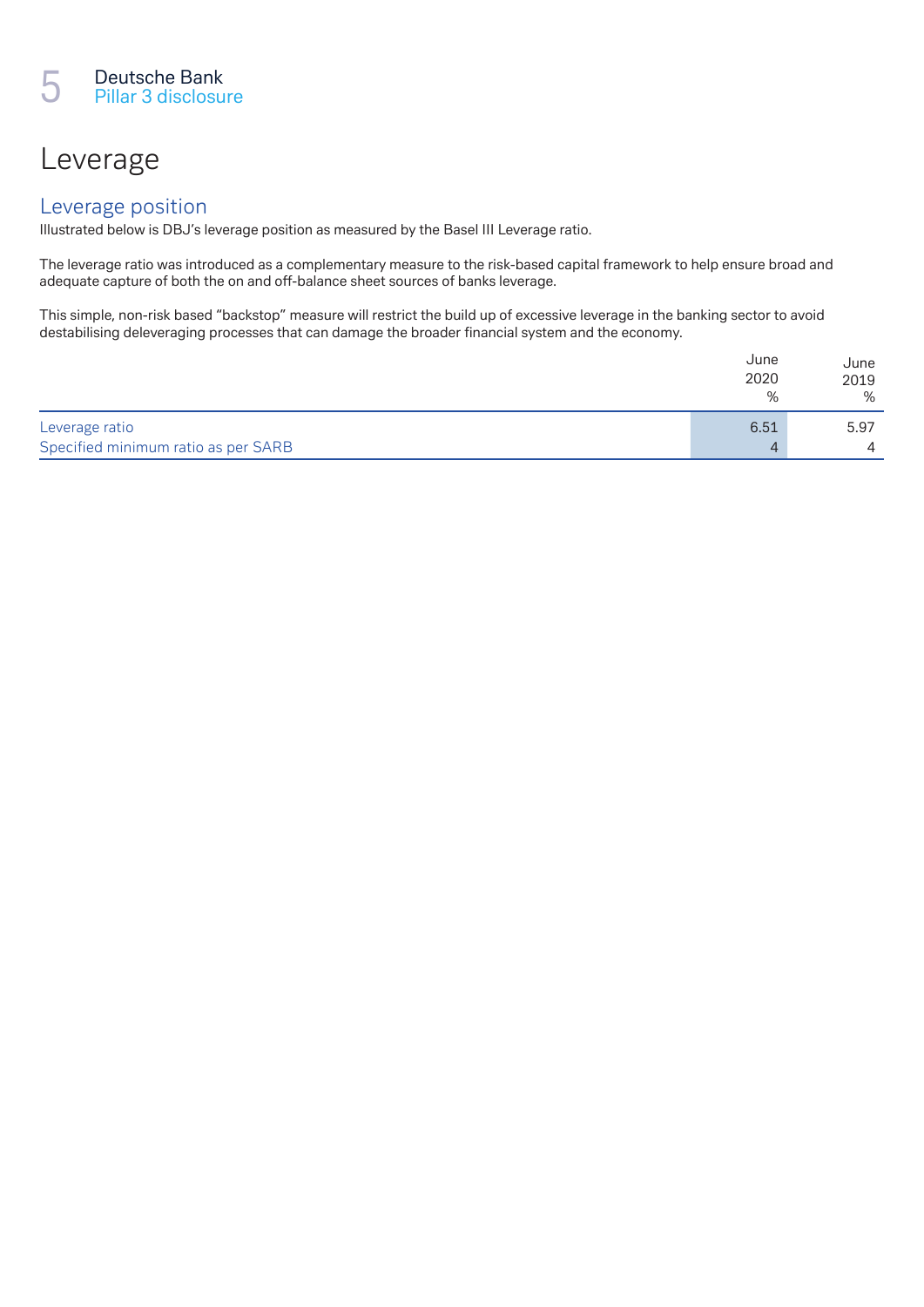## Credit risk

#### Credit risk

The tables illustrated below presents key measurement metrics of DBJ's credit position as at 30 June 2020, as required by the revised Pillar 3 disclosures.

#### Credit quality of assets

The table below provides a comprehensive picture of the credit quality of a bank's on and off-balance sheet assets.

|                               | Gross carrying values of        |                                         |                                     | Net<br>values<br>R'000 |
|-------------------------------|---------------------------------|-----------------------------------------|-------------------------------------|------------------------|
|                               | Defaulted<br>exposures<br>R'000 | Non-<br>defaulted<br>exposures<br>R'000 | Allowances/<br>impairments<br>R'000 |                        |
| 1 Loans                       | -                               | 3 582 346                               | 101                                 | 3 5 8 2 2 4 5          |
| 2 Debt securities             | -                               | 1792379                                 | 1 2 0 0                             | 1791179                |
| 3 Off-balance sheet exposures | -                               | 281 614                                 | -                                   | 281 614                |
| 4 Total                       | -                               | 5 6 5 6 3 3 9                           | 1 3 0 1                             | 5 655 038              |

#### Changes in stock of defaulted loans and debt securities

The table below identifies the changes in a bank's stock of defaulted exposures, the flows between non-defaulted and defaulted exposure categories and reductions in the stock of defaulted exposures due to write-offs.

|                                                                                      | June<br>2020 |
|--------------------------------------------------------------------------------------|--------------|
| 1 Defaulted loans and debt securities at the end of the previous reporting period    |              |
| 2 Loans and debt securities that have defaulted since the last reporting period      |              |
| 3 Returned to non-defaulted status                                                   |              |
| 4 Amounts written off                                                                |              |
| 5 Other changes                                                                      |              |
| 6 Defaulted loans and debt securities at the end of the reporting period (1+2-3-4±5) |              |

#### Credit risk mitigation techniques – overview

The table below discloses the extent of use of credit risk mitigation techniques.

|                      |               |            |             |            | Exposures             |             | Exposures    |
|----------------------|---------------|------------|-------------|------------|-----------------------|-------------|--------------|
|                      |               |            | Exposures   |            | secured by            |             | secured by   |
|                      |               |            | secured by  |            | financial             |             | credit       |
|                      | Exposures     |            | collateral. |            | Exposures quarantees, | Exposures   | derivatives, |
|                      | unsecured:    | Exposures  | of which:   | secured by | of which:             | secured by  | of which:    |
|                      | carrying      | secured by | secured     | financial  | secured               | credit      | secured      |
|                      | amount        | collateral | amount      | guarantees | amount                | derivatives | amount       |
|                      | R'000         | R'000      | R'000       | R'000      | R'000                 | R'000       | R'000        |
| 1 Loans              | 3 5 8 2 2 4 5 |            |             |            |                       |             |              |
| 2 Debt securities    | 1791179       |            |             |            |                       |             |              |
| 3 Total              | 5 373 424     |            |             |            |                       |             |              |
| 4 Of which defaulted |               |            |             |            |                       |             |              |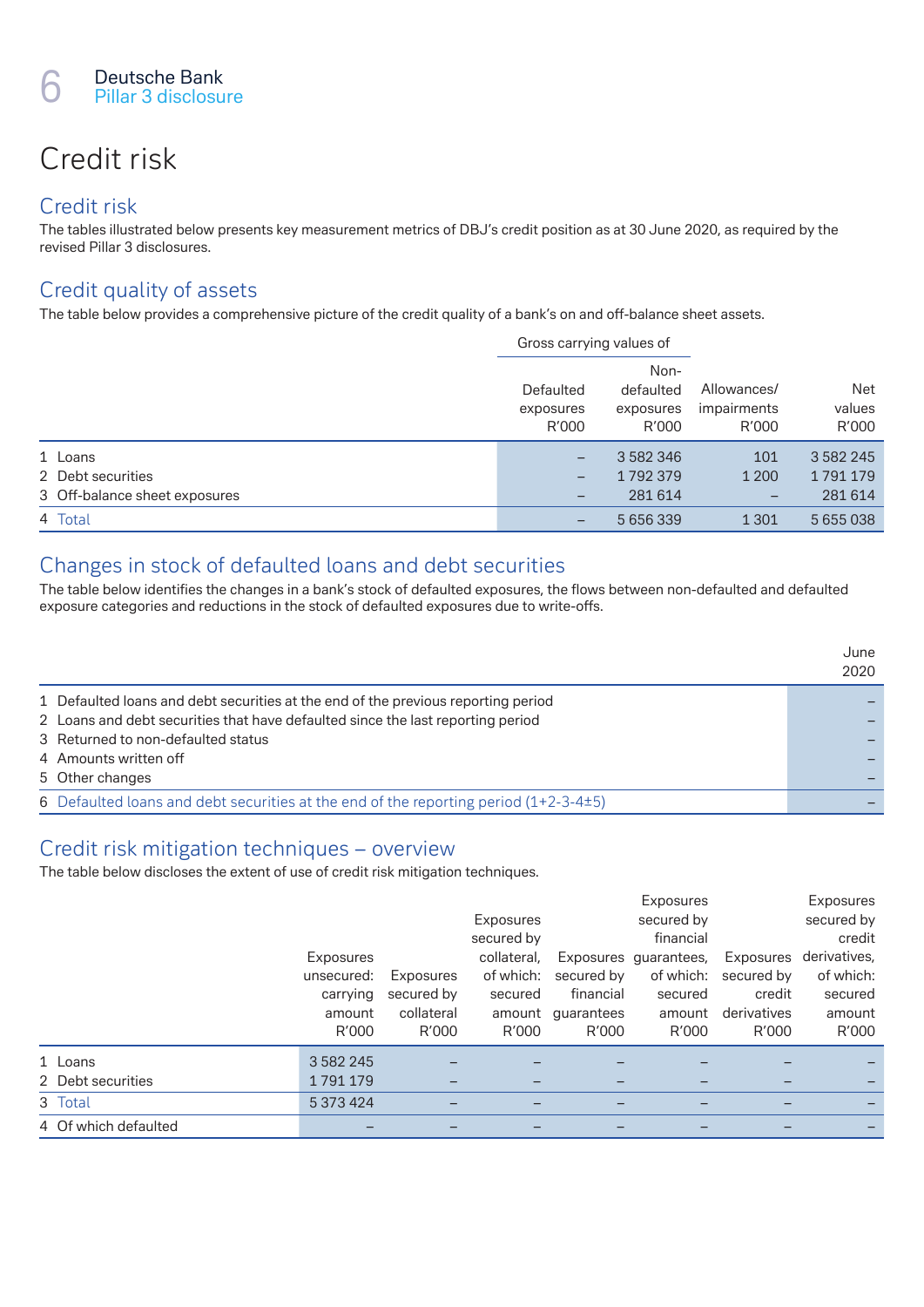### Credit risk continued

#### Standardised approach – credit risk exposure and credit risk mitigation (CRM) effects

The table below illustrates the effect of CRM (comprehensive and simple approach) on standardised approach capital requirements' calculations. RWA density provides a synthetic metric on riskiness of each portfolio.

|                                      | Exposures before CCF<br>and CRM        |                                         | Exposures post-CCF<br>and CRM          |                                         | RWA and RWA density |                               |
|--------------------------------------|----------------------------------------|-----------------------------------------|----------------------------------------|-----------------------------------------|---------------------|-------------------------------|
|                                      | On-balance<br>sheet<br>amount<br>R'000 | Off-balance<br>sheet<br>amount<br>R'000 | On-balance<br>sheet<br>amount<br>R'000 | Off-balance<br>sheet<br>amount<br>R'000 | <b>RWA</b><br>R'000 | <b>RWA</b><br>density<br>$\%$ |
| Asset classes                        |                                        |                                         |                                        |                                         |                     |                               |
| Sovereigns and their central banks   | 1792379                                |                                         | 1792379                                |                                         |                     |                               |
| Non-central government public sector |                                        |                                         |                                        |                                         |                     |                               |
| entities                             | 1610153                                |                                         |                                        |                                         |                     |                               |
| Multilateral development banks       |                                        |                                         |                                        |                                         |                     |                               |
| <b>Banks</b>                         | 1 1 8 1 8 0 2                          |                                         | 2791955                                |                                         | 184 535             |                               |
| Securities firms                     |                                        |                                         |                                        |                                         |                     |                               |
| Corporates                           | 497 625                                | 281 614                                 | 497 625                                | 121 313                                 | 618939              | 100                           |
| Regulatory retail portfolios         |                                        |                                         |                                        |                                         |                     |                               |
| Secured by residential property      |                                        |                                         |                                        |                                         |                     |                               |
| Secured by commercial real estate    |                                        |                                         |                                        |                                         |                     |                               |
| Equity                               |                                        |                                         |                                        |                                         |                     |                               |
| Past-due loans                       |                                        |                                         |                                        |                                         |                     |                               |
| Higher-risk categories               |                                        |                                         |                                        |                                         |                     |                               |
| Other assets                         |                                        |                                         |                                        |                                         |                     |                               |
| <b>Total</b>                         | 5 081 960                              | 281 614                                 | 5 081 960                              | 121 313                                 | 803 474             | 15                            |

#### Standardised approach – exposures by asset classes and risk weights

The table below presents the breakdown of credit risk exposures under the standardised approach by asset class and risk weight (corresponding to the riskiness attributed to the exposure according to standardised approach).

| Asset class/risk weight               | 0%<br>R'000 | 10%<br>R'000 | 20%<br>R'000 | 35%<br>R'000 | 50%<br>R'000 | 75%<br>R'000 | 100%<br>R'000 | 150%<br>R'000 | <b>Others</b><br>R'000 | Total<br>credit<br>exposures<br>amount<br>(post-CCF<br>and post-<br>CRM)<br>R'000 |
|---------------------------------------|-------------|--------------|--------------|--------------|--------------|--------------|---------------|---------------|------------------------|-----------------------------------------------------------------------------------|
| Sovereigns and their central banks    | 1792379     |              |              |              |              |              |               |               | -                      | 1792379                                                                           |
| Non-central government public sector  |             |              |              |              |              |              |               |               |                        |                                                                                   |
| entities (PSEs)                       |             |              |              |              |              |              |               |               |                        |                                                                                   |
| Multilateral development banks (MDBs) |             |              |              |              |              |              |               |               |                        |                                                                                   |
| <b>Banks</b>                          | 1869279     |              | 922 676      |              |              |              |               |               | -                      | 2791955                                                                           |
| Securities firms                      |             |              |              |              |              |              |               |               |                        |                                                                                   |
| Corporates                            |             |              |              |              |              |              | 618939        |               | $\qquad \qquad -$      | 618 939                                                                           |
| Regulatory retail portfolios          |             |              |              |              |              |              |               |               |                        |                                                                                   |
| Secured by residential property       |             |              |              |              |              |              |               |               |                        |                                                                                   |
| Secured by commercial real estate     |             |              |              |              |              |              |               |               |                        |                                                                                   |
| Equity                                |             |              |              |              |              |              |               |               |                        |                                                                                   |
| Past-due loans                        |             |              |              |              |              |              |               |               |                        |                                                                                   |
| Higher-risk categories                |             |              |              |              |              |              |               |               |                        |                                                                                   |
| Other assets                          |             |              |              |              |              |              |               |               |                        |                                                                                   |
| <b>Total</b>                          | 3661658     |              | 922 676      |              |              |              | 618939        |               | -                      | 5 203 273                                                                         |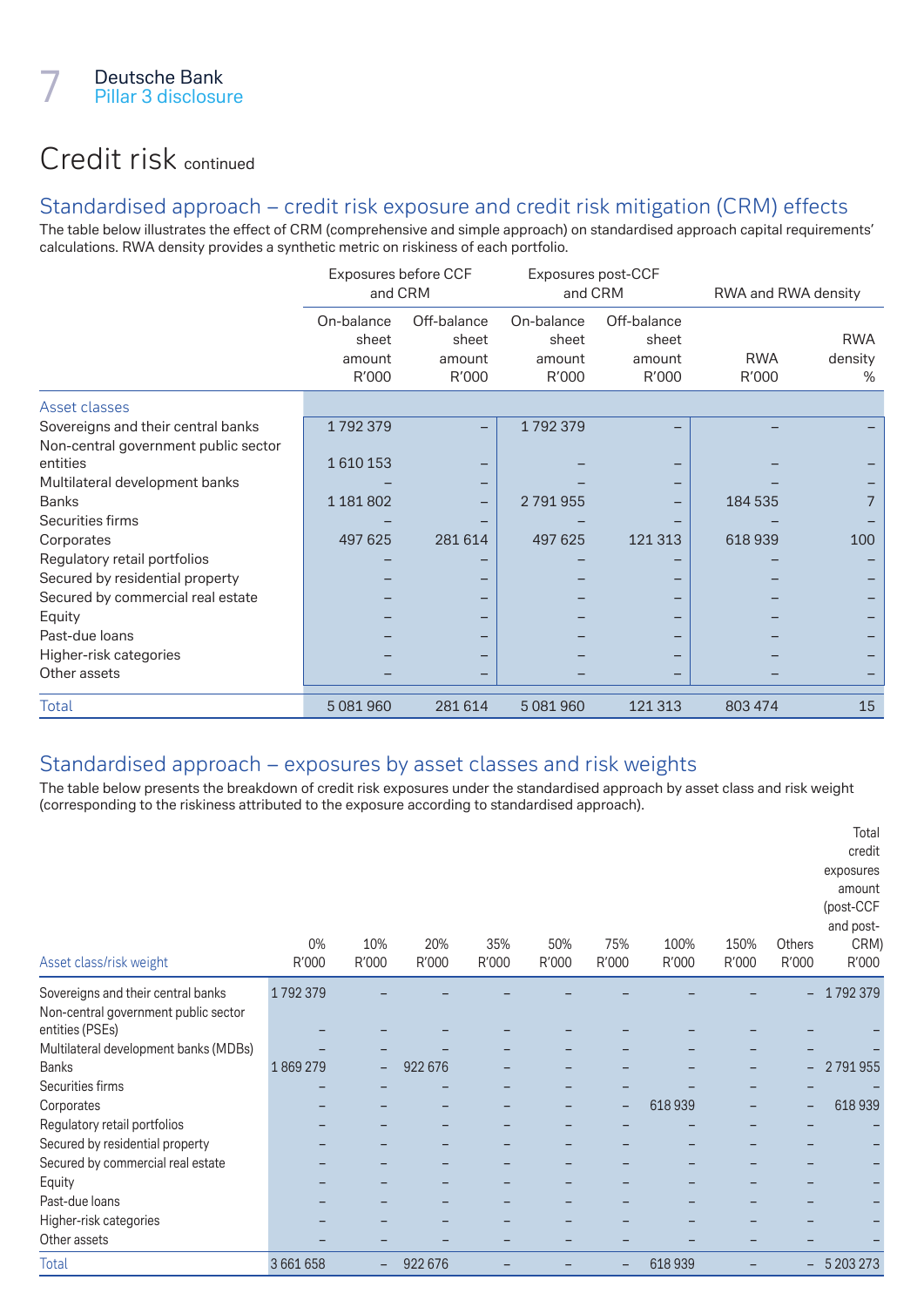## Counterparty credit risk

#### Analysis of counterparty credit risk (CCR) exposure by approach

|                                                                   | Replacement<br>cost<br>R'000 | Potential<br>future<br>exposure<br>R'000 | EEPE<br>R'000 | Alpha used<br>for computing<br>regulatory<br>EAD<br>R'000 | EAD<br>post-CRM<br>R'000 | <b>RWA</b><br>R'000 |
|-------------------------------------------------------------------|------------------------------|------------------------------------------|---------------|-----------------------------------------------------------|--------------------------|---------------------|
| 1 CEM (for derivatives)                                           | 2813761                      | 1 244 835                                |               |                                                           | 3873659                  | 1 217 891           |
| 2 Internal model method (for derivatives<br>and SFTs)             |                              |                                          |               |                                                           |                          |                     |
| 3 Simple approach for credit risk<br>mitigation (for SFTs)        |                              |                                          |               |                                                           |                          |                     |
| 4 Comprehensive approach for credit<br>risk mitigation (for SFTs) |                              |                                          |               |                                                           | 1641                     | 328                 |
| 5 VaR for SFTs                                                    |                              |                                          |               |                                                           |                          |                     |
| 6 Total                                                           |                              |                                          |               |                                                           |                          | 1 218 220           |

#### Credit valuation adjustment (CVA) capital charge

The table provides the CVA regulatory calculations (with a breakdown by standardised and advanced approaches).

|                                                                 | EAD<br>post-CRM<br>R'000 | <b>RWA</b><br>R'000 |
|-----------------------------------------------------------------|--------------------------|---------------------|
| Total portfolios subject to the advanced CVA capital charge     |                          |                     |
| 1 (i) VaR component (including the $3\times$ multiplier)        |                          |                     |
| 2 (ii) Stressed VaR component (including the 3x multiplier)     |                          |                     |
| 3 All portfolios subject to the standardised CVA capital charge | 1 0 2 0 4 3 0            | 2 049 350           |
| 4 Total subject to the CVA capital charge                       | 1 0 2 0 4 3 0            | 2 049 350           |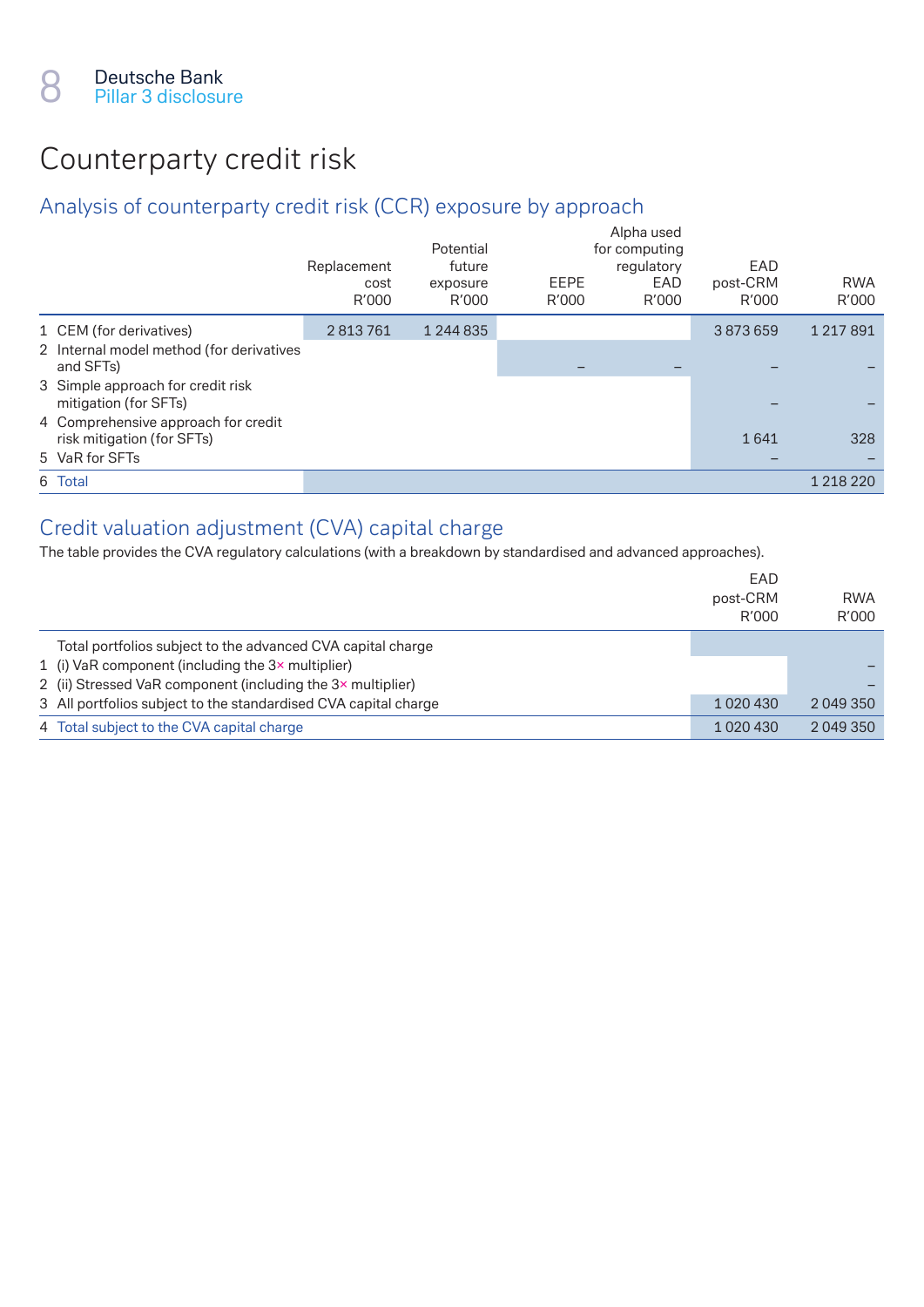### Counterparty credit risk continued

#### Standardised approach – CCR exposures by regulatory portfolio and risk weights

The table provides a breakdown of CCR exposures calculated according to the current exposure method approach: by portfolio (type of counterparties) and by risk weight (riskiness attributed according to standardised approach).

| Regulatory portfolio                                 | $0\%$<br>R'000 | 10%<br>R'000 | 20%<br>R'000 | 50%<br>R'000 | 75%<br>R'000    | 100%<br>R'000 | 150%<br>R'000 | Others<br>R'000          | Total<br>credit<br>exposure<br>R'000 |
|------------------------------------------------------|----------------|--------------|--------------|--------------|-----------------|---------------|---------------|--------------------------|--------------------------------------|
| Sovereigns                                           |                |              |              |              |                 |               |               |                          |                                      |
| Non-central government public sector entities (PSEs) |                | -            | 6963         |              |                 |               |               | $\qquad \qquad$          | 6963                                 |
| Multilateral development banks (MDBs)                |                |              |              |              |                 |               |               |                          |                                      |
| <b>Banks</b>                                         | 2643621        | -            | 9862         | -            | -               | 257889        | -             | $\overline{\phantom{0}}$ | 2911372                              |
| Securities firms                                     |                |              |              |              |                 |               |               |                          |                                      |
| Corporates                                           |                |              |              |              | $\qquad \qquad$ | 956 965       | -             | $\qquad \qquad -$        | 956 965                              |
| Regulatory retail portfolios                         |                |              |              |              |                 |               |               |                          |                                      |
| Other assets                                         |                |              |              |              |                 |               |               |                          |                                      |
| <b>Total</b>                                         | 2643621        | -            | 16825        |              | -               | 1 2 1 4 8 5 5 |               | $\sim$                   | 3875300                              |

#### Composition of collateral for CCR exposure

The table provides a breakdown of all types of collateral posted or received by banks to support or reduce the CCR exposures related to derivative transactions or to SFTs, including transactions cleared through a CCP.

|                          |                                      | Collateral used in derivative transactions | Collateral used in SFTs |                                    |                             |                         |
|--------------------------|--------------------------------------|--------------------------------------------|-------------------------|------------------------------------|-----------------------------|-------------------------|
|                          | Fair value of collateral<br>received |                                            |                         | Fair value of posted<br>collateral | Fair value<br>of collateral | Fair value<br>of posted |
|                          | Segregated<br>R'000                  | Unsegregated<br>R'000                      | Segregated<br>R'000     | Unsegregated<br>R'000              | received<br>R'000           | collateral<br>R'000     |
| Cash - domestic currency |                                      |                                            |                         |                                    |                             |                         |
| Cash – other currencies  |                                      |                                            |                         |                                    |                             |                         |
| Domestic sovereign debt  | 196 741                              |                                            |                         |                                    | 28 10 6                     |                         |
| Other sovereign debt     |                                      |                                            |                         |                                    |                             |                         |
| Government agency debt   |                                      |                                            |                         |                                    |                             |                         |
| Corporate bonds          |                                      |                                            |                         |                                    |                             |                         |
| Equity securities        |                                      |                                            |                         |                                    |                             |                         |
| Other collateral         |                                      |                                            |                         |                                    |                             |                         |
| <b>Total</b>             | 196 741                              |                                            |                         |                                    | 28 10 6                     |                         |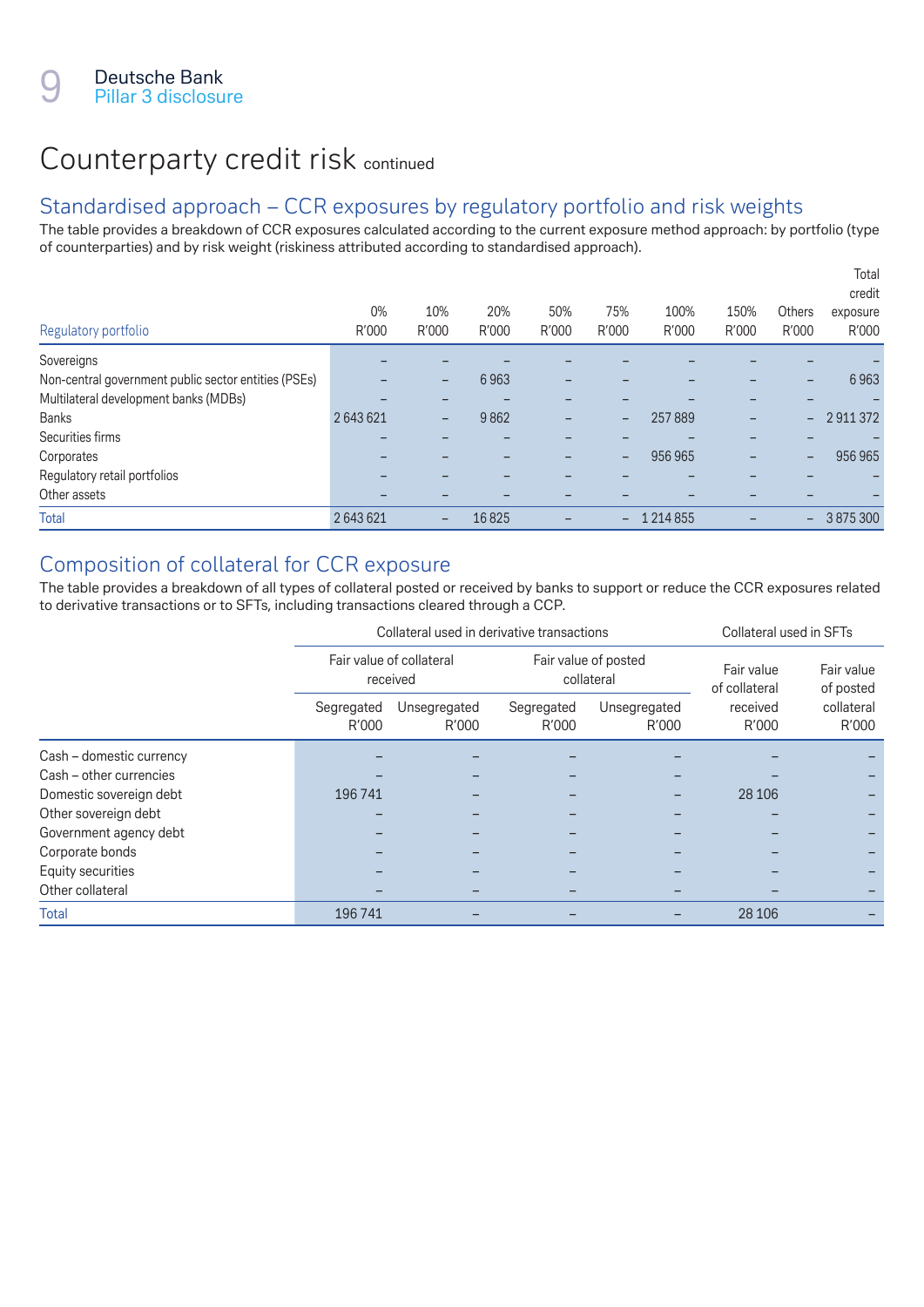## Liquidity risk

#### Liquidity coverage ratio (LCR)

Illustrated below is the DBJ's short-term liquidity position as measured by the LCR.

|                | Deutsche Bank AG - Johannesburg Branch                                                                           | Total<br>unweighted<br>value<br>30 June<br>2020<br>R'000 | Total<br>weighted<br>value<br>30 June<br>2020<br>R'000 |
|----------------|------------------------------------------------------------------------------------------------------------------|----------------------------------------------------------|--------------------------------------------------------|
|                | High-quality liquid assets (HQLA)                                                                                |                                                          |                                                        |
| 1              | <b>Total HQLA</b>                                                                                                | 1 238 905                                                | 1 238 905                                              |
|                | Cash outflows                                                                                                    |                                                          |                                                        |
| $\overline{2}$ | Retail deposits and deposits from small business customers, of which:                                            |                                                          |                                                        |
| 3              | Stable deposits                                                                                                  |                                                          |                                                        |
| 4              | Less stable deposits                                                                                             |                                                          |                                                        |
| 5              | Unsecured wholesale funding, of which:                                                                           | 4581279                                                  | 835 239                                                |
| 6              | Operational deposits (all counterparties) and deposits in networks of co-operative banks                         |                                                          |                                                        |
| 7              | Non-operational deposits (all counterparties)                                                                    | 4581279                                                  | 835 239                                                |
| 8              | Unsecured debt                                                                                                   |                                                          |                                                        |
| 9              | Secured wholesale funding                                                                                        |                                                          |                                                        |
| 10<br>11       | Additional requirements, of which:<br>Outflows related to derivative exposures and other collateral requirements |                                                          |                                                        |
| 12             | Outflows related to loss of funding on debt products                                                             |                                                          |                                                        |
| 13             | Credit and liquidity facilities                                                                                  | 281 613                                                  | 26 212                                                 |
| 14             | Other contractual funding obligations                                                                            |                                                          |                                                        |
| 15             | Other contingent funding obligations                                                                             |                                                          |                                                        |
| 16             | Total cash outflows                                                                                              |                                                          |                                                        |
|                |                                                                                                                  | 4862892                                                  | 861 451                                                |
|                | Cash inflows                                                                                                     |                                                          |                                                        |
| 17             | Secured lending (eg reverse repos)                                                                               | 28 060                                                   |                                                        |
| 18             | Inflows from fully performing exposures                                                                          | 1990288                                                  | 1743413                                                |
| 19             | Other cash inflows                                                                                               | 113 247                                                  | 99 0 29                                                |
| 20             | Total cash inflows                                                                                               | 2 131 595                                                | 1842442                                                |
| 21             | <b>Total HQLA</b>                                                                                                |                                                          | 1 238 905                                              |
| 21             | Total net cash outflows                                                                                          |                                                          | 215 363                                                |
| 23             | Liquidity coverage ratio (%)                                                                                     |                                                          | 575                                                    |
|                | LCR for the period 1 April 2020 to 30 June 2020                                                                  |                                                          | Quarter ended<br>June<br>2020<br>R'000                 |
|                |                                                                                                                  |                                                          |                                                        |

2 Total net cash outflows 316 305

3 Liquidity coverage ratio (%) 606 September 2014 10 September 2014 10:30 September 2014 10:30 September 2016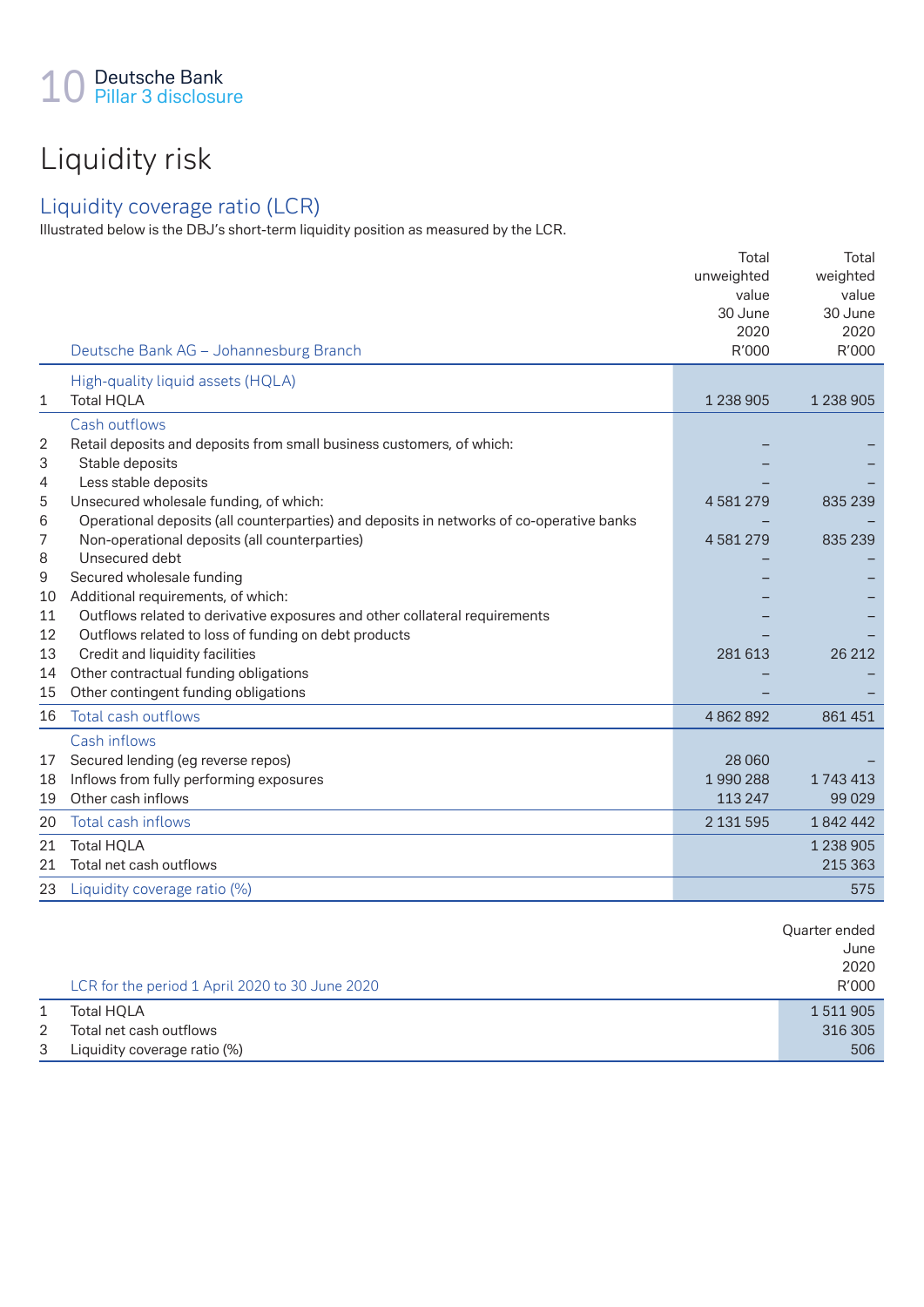## Operational risk

|                      | June    | June    |
|----------------------|---------|---------|
|                      | 2020    | 2019    |
| Risk weighted assets | R'000   | R'000   |
| Operational risk     | 221 608 | 241 013 |

### Market risk

| Risk weighted assets                        | June<br>2020<br>R'000 | June<br>2019<br>R'000 |
|---------------------------------------------|-----------------------|-----------------------|
| Outright products                           |                       |                       |
| 1 Interest rate risk (general and specific) | 39 1 63               | 113 213               |
| 2 Equity risk (general and specific)        |                       |                       |
| 3 Foreign exchange risk                     | 2 2 1 8               | 12 136                |
| 4 Commodity risk                            |                       |                       |
| Options                                     |                       |                       |
| 5 Simplified approach                       |                       |                       |
| 6 Delta-plus method                         |                       |                       |
| 7 Scenario approach                         |                       |                       |
| 8 Securitisation                            |                       |                       |
| 9 Total                                     | 41 381                | 125 349               |

### Interest rate risk in the banking book

The equity sensitivity analysis below shows how the value of the DBJ's equity would be impacted by a 200 basis point increase or decrease in interest rates.

|                                      | June   | June    |
|--------------------------------------|--------|---------|
|                                      | 2020   | 2019    |
| Economic value of equity sensitivity | R'000  | R'000   |
| 200 basis points parallel shift      |        |         |
| Increase                             | (3024) | (13365) |
| Decrease                             | 3024   | 13 3 65 |

The maximum negative change of present values of the banking book positions when applying the regulatory required parallel yield curve shifts of (200) and +200 basis points was 0.5% of our total regulatory capital at 30 June 2020. Consequently, outright interest rate risk in the banking book is considered immaterial for the branch.